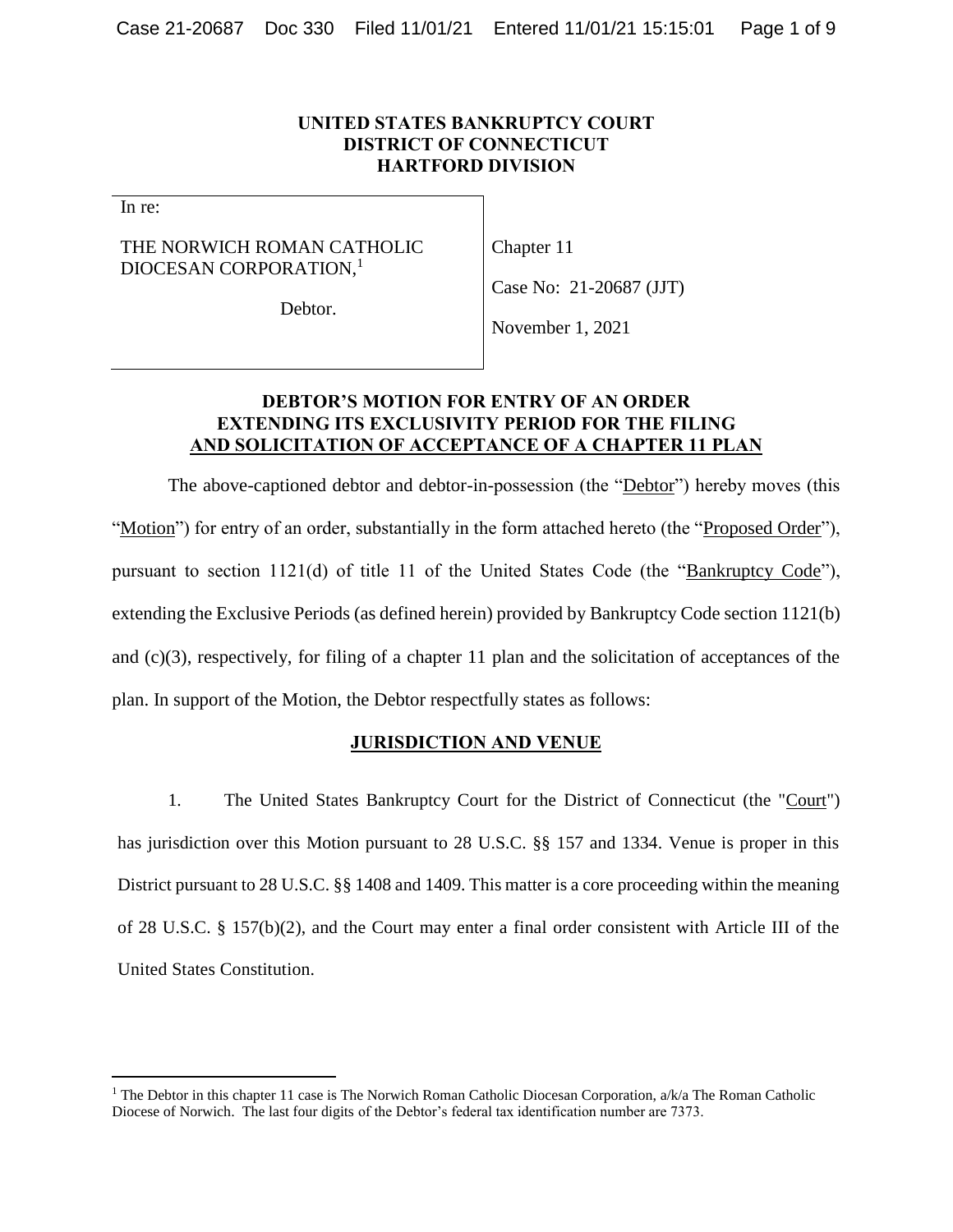2. The statutory bases for the relief sought herein section  $1121(d)(1)$  of the Bankruptcy Code.

#### **BACKGROUND**

1. On July 15, 2021 (the "Petition Date"), the Debtor commenced the above-captioned chapter 11 case (the "Chapter 11 Case") by filing a voluntary petition for relief under chapter 11 of title 11 of the United States Code, 11 U.S.C. §§ 101 et seq. (as amended or modified, the "Bankruptcy Code").

2. The Debtor continues to operate its business and manage its properties as a debtorin-possession pursuant to sections 1107(a) and 1108 of the Bankruptcy Code.

3. On July 29, 2021, the Office of the United States Trustee (the "U.S. Trustee") appointed an official committee of unsecured creditors (the "Committee") in the Chapter 11 Case pursuant to section  $1102(a)(1)$  of the Bankruptcy Code.

4. The factual background relating to the Debtor's commencement of the Chapter 11 Case is set forth in detail in the Declaration of Rev. Peter J. Langevin in Support of First Day Pleadings [D.I. 12] (the "First Day Declaration") filed on the Petition Date.

### **EVENTS IN THE DEBTOR'S CHAPTER 11 CASE**

5. Since the commencement of this case, the Debtor has worked diligently to effectuate a smooth and expedient transition into chapter 11. Progress made by the Debtor to date includes, among other things: (i) obtaining vital first- and second-day relief to provide for a smooth transition into chapter 11 and establish procedures for the efficient administration of this chapter 11 case; (ii) completing and filing the Debtor's schedules of assets and liabilities and statement of financial affairs, (iii) participating in the meeting of creditors under section 341 of the Bankruptcy Code; (iv) completing and filing monthly operating and reconciliation reports and complying with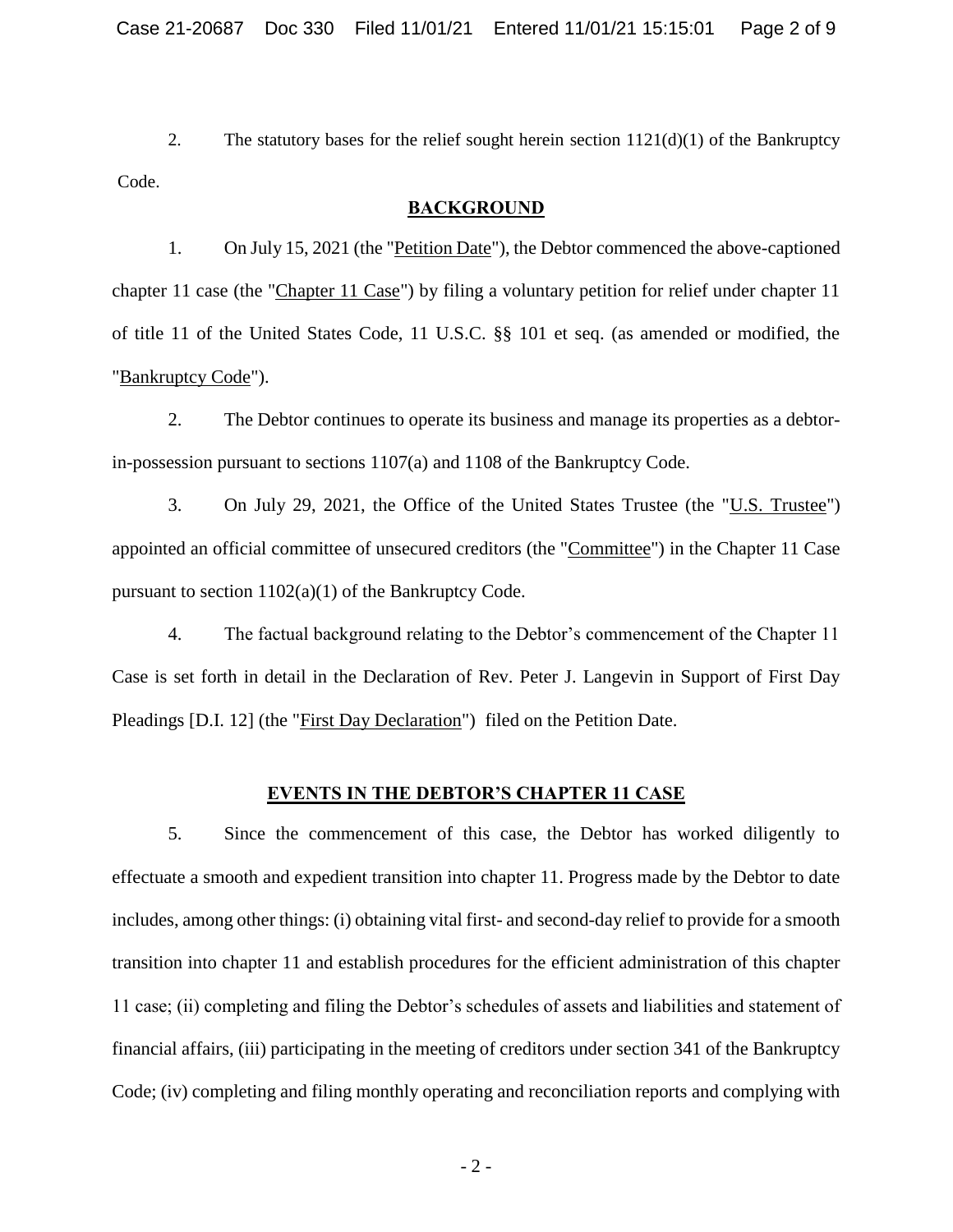UST and Committee requests for documents and information, including complying with ongoing Rule 2004 discovery propounded by the Committee; and (v) extensively negotiating the form, content and timing of a complex proof of claim bar date procedure. The Debtor accomplished a great deal in the first few months of this case and is well-positioned for the next phase of these proceedings. This next phase will focus on a number of important milestones in this chapter 11 case, including setting a bar date and providing broad notice thereof, resolving coverage disputes with the Debtor's insurers and coverage providers in preparation for negotiating a global settlement, and formulating the Debtor's plan of reorganization.

6. The Committee has advised it intends to compete its investigation, including obtaining and analyzing the discovery it seeks from the Debtor under Rule 2004 of the Federal Rules of Bankruptcy Procedure ("Bankruptcy Rules"), before discussing the parameters of a consensual plan of reorganization. Although the Debtor intends produce the discovery sought by the Committee within the timeframes demanded by the Committee, the Debtor does not believe that the Committee will have completed its investigation or be prepared to negotiate a plan by the expiration of the Debtor's current Exclusive Period, which expires on November 12, 2021.

7. Accordingly, an extension of the Exclusive Period to a date after the proposed proof of claim bar date would enable the Debtor and the Committee time to prepare for substantive plan discussions, informed by the amount and nature of timely filed claims.

#### **RELIEF REQUESTED**

8. The Debtor requests entry of an order pursuant to Bankruptcy Code section 1121(d) extending the following deadlines each for a period of 120 days: (a) the exclusive period during which only the Debtor may file a plan pursuant to Bankruptcy Code section 1121(b) and (c)(2) (the "Exclusive Filing Period") from **November 12, 2021** to **March 12, 2022**; and (b) the exclusive

- 3 -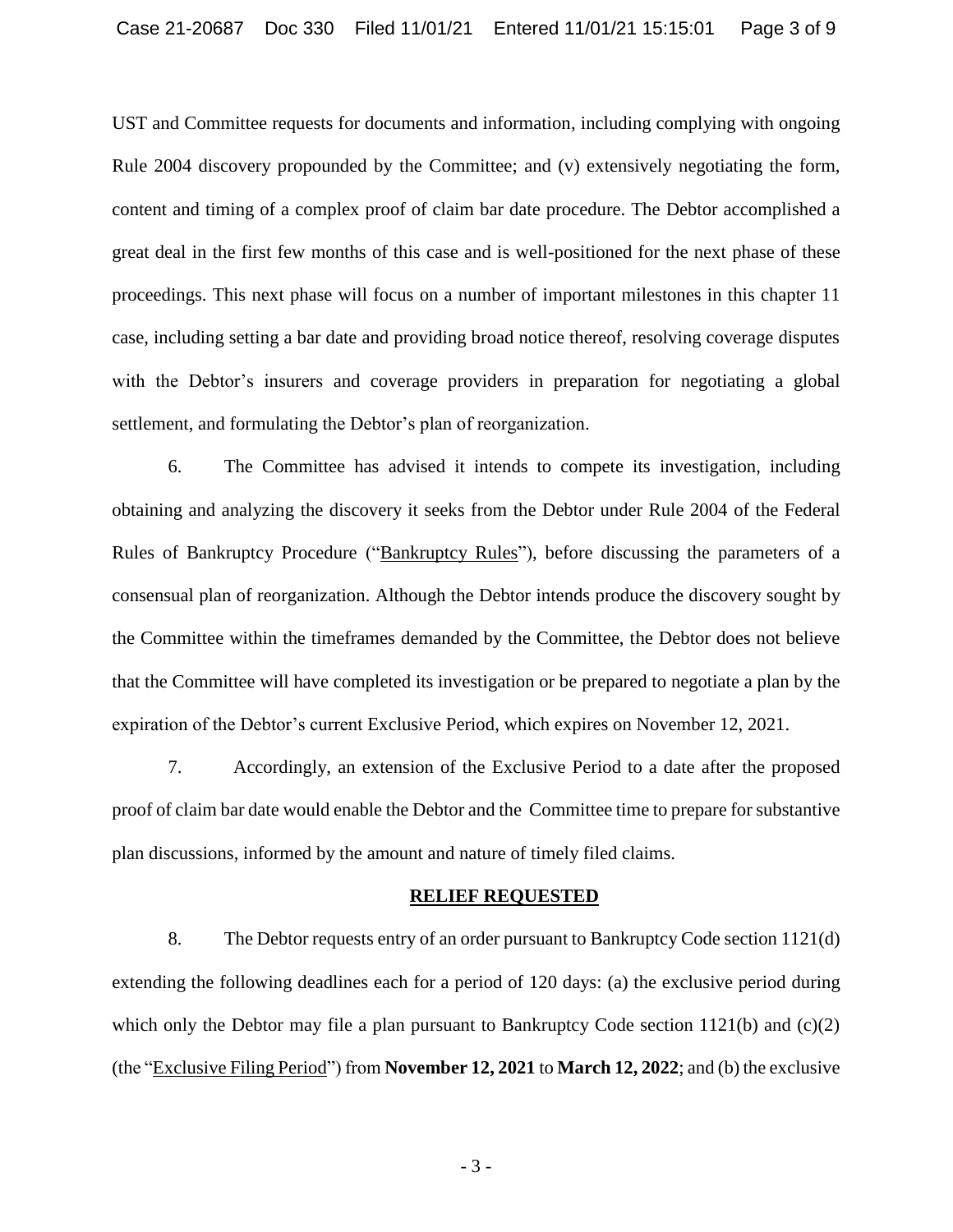period during which only the Debtor may confirm a plan pursuant to Bankruptcy Code section 1121(c)(3) (the "Exclusive Solicitation Period" and together with the Exclusive Filing Period, the "Exclusive Periods") from **January 11, 2022** to **May 11, 2022**. The Debtor believes it prudent to seek the requested extension of the Exclusive Periods.

#### **BASIS FOR RELIEF**

#### **A. The Court Should Extend the Exclusive Periods for "Cause"**

9. Under section 1121(b) of the Bankruptcy Code, a debtor has the exclusive right to file a chapter 11 plan in the first 120 days following the commencement of a chapter 11 case. If a debtor files a plan during this exclusive filing period, section 1121(c)(3) of the Bankruptcy Code provides a debtor with 60 days following the expiration of the exclusive filing period (or 180 days following the commencement of the case) to solicit acceptances of a plan.

10. Section 1121(d) of the Bankruptcy Code provides a debtor with a mechanism to extend these exclusive periods, stating that "on request of a party in interest made . . . and after notice and a hearing, the court may for cause reduce or increase the 120-day period or the 180 day period referred to in this section." 11 U.S.C. § 1121(d)(1). The ultimate decision to extend a debtor's exclusive periods rests within the discretion of the bankruptcy court. *See In re Excel Mar. Carriers Ltd.*, No. 13-23060 (RDD), 2013 WL 5155040, at \*2 (Bankr. S.D.N.Y. Sept. 13, 2013).

11. While the Bankruptcy Code does not define "cause," courts rely on various factors to determine whether cause exists to extend a debtor's exclusive periods. These factors include: (i) the size and complexity of the case; (ii) the necessity for sufficient time to negotiate a chapter 11 plan and prepare adequate information; (iii) the existence of good faith progress toward reorganization; (iv) the fact that the debtor is paying its debts as they come due; (v) whether the debtor has demonstrated reasonable prospects for filing a viable plan; (vi) whether the debtor has made progress negotiating with creditors; (vii) the length of time a case has been pending; (viii)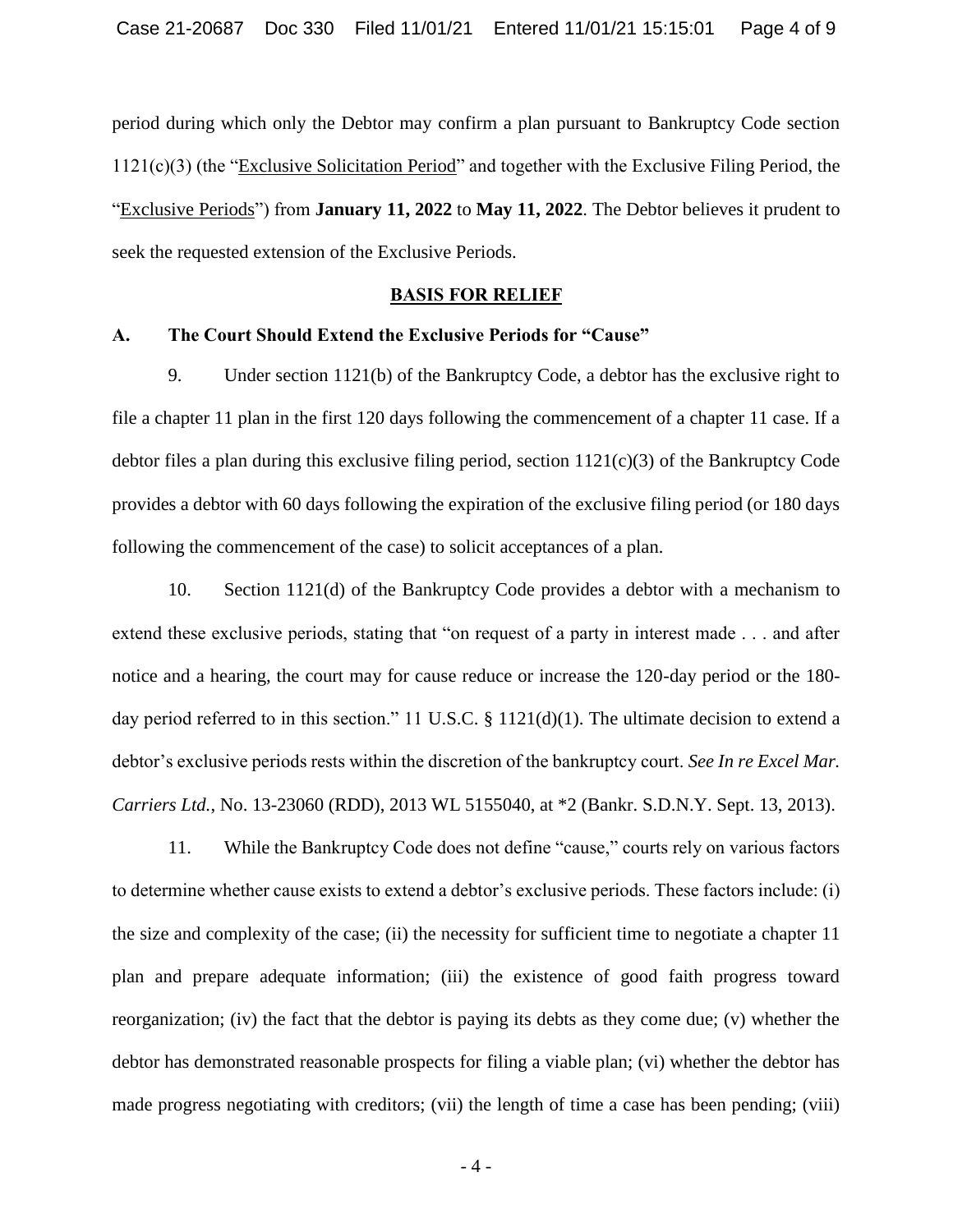whether creditors are prejudiced by the extension; (ix) whether the debtor is seeking an extension to pressure creditors; and (x) whether or not unresolved contingencies exist. *See In re Adelphia Communs. Corp.*, 336 B.R. 610, 674 (Bankr. S.D.N.Y. 2006); *In re Cent. Jersey Airport Servs., LLC*, 282 B.R. 176, 184 (Bankr. D.N.J. 2002); *In re Express One Int'l Inc.*, 194 B.R. 98, 100 (Bankr. E.D. Tex. 1996); *see also In re Gibson & Cushman Dredging Corp.*, 101 B.R. 405, 409- 10 (E.D.N.Y. 1989) (listing certain of the above factors); *In re Grand Traverse Dev. Co. Ltd. P'ship,* 147 B.R. 418, 420 (Bankr. W.D. Mich. 1992) (same).

12. Not all factors are relevant to every case, as courts tend to use a relevant subset of the above factors to determine whether cause exists to grant extensions of the Exclusivity Periods in a particular chapter 11 case. *See, e.g.*, *Express One Int'l*, 194 B.R. 98, 100 (Bankr. E.D. Tex. 1996) (identifying four of the factors as relevant in determining whether "cause" exists to extend exclusive periods); *In re United Press Int'l, Inc.*, 60 B.R. 265, 269 (Bankr. D.D.C. 1986) (finding that the debtor showed "cause" to extend exclusive periods based on three of the factors).

13. Courts routinely grant a debtor's first request for an extension if the facts and circumstances warrant such extension. *See, e.g.*, *In re Apex Pharm., Inc.*, 203 B.R. 432, 441 (N.D. Ind. 1996) ("It is true that during the initial 120-day period in which Debtor have an exclusive right to file a plan of reorganization . . . the bankruptcy courts apply a lesser standard in determining whether the burden of showing 'a reasonable possibility of a successful reorganization within a reasonable time' has been satisfied.") (citation omitted).

#### **B. Cause Exists to Extend the Exclusive Periods**

14. Based on a weighing of the relevant factors, there is more than sufficient cause to approve the extension of the Exclusive Periods requested by the Debtor:

> • This chapter 11 case is highly complex. As of the Petition Date, the Debtor was a defendant in approximately 60 personal injury lawsuits pending in Connecticut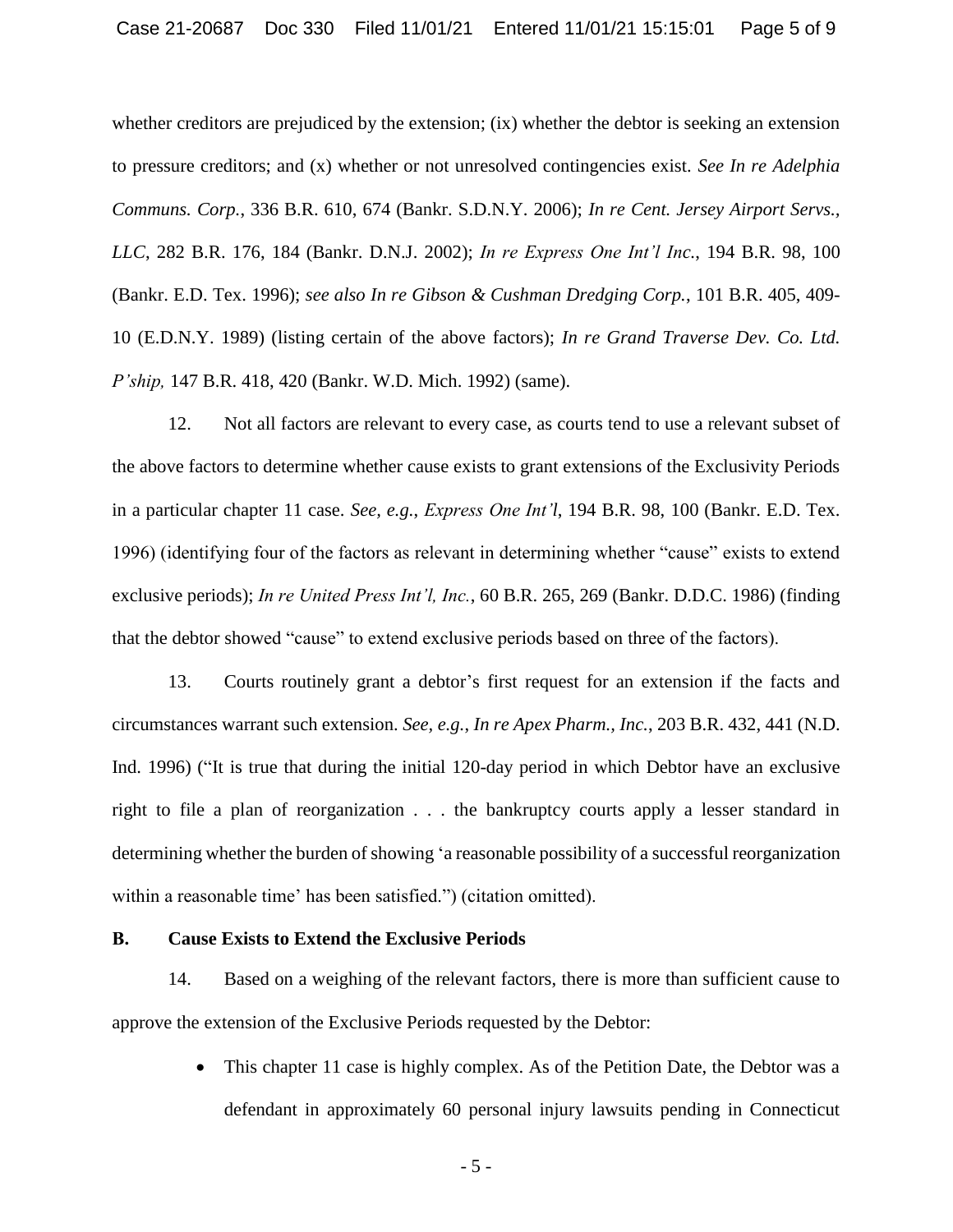state court. The process of reaching an accurate and fair assessment of the Debtor's liability for sexual abuse claims and addressing the insurance coverage issues that must be resolved in formulating a consensual plan of reorganization, are necessarily complicated.

- The Debtor, its creditors and its insurers require additional time to gather and share the information needed to negotiate a plan of reorganization. To this end, the Debtor negotiated procedures to permit sharing appropriate information with its insurers and the Committee while protecting the confidentiality of claimants. Further, the universe of potential claims against the Debtor will not be known until the claims bar date has been reached.
- The Debtor has made good faith progress toward reorganization by, among other things, making progress towards establishing a claims bar date, and engaging in fruitful, ongoing negotiations with the Committee on a variety of issues.
- Since filing this Chapter 11 Case, the Debtor believes that it has continued to pay substantially all of its undisputed, postpetition expenses and invoices in the ordinary course of business or as otherwise provided by order of the Court.
- The requested extension of the Exclusive Periods is the first such request made in this Chapter 11 Case and is approximately seven (7) months after the Petition Date. This amount of time is not long given the complexity of the issues involved, the fact that the number of abuse claims against the Debtor remains unknown, and the number of interested parties and constituencies with whom the Debtor must confer to reach consensus on a plan.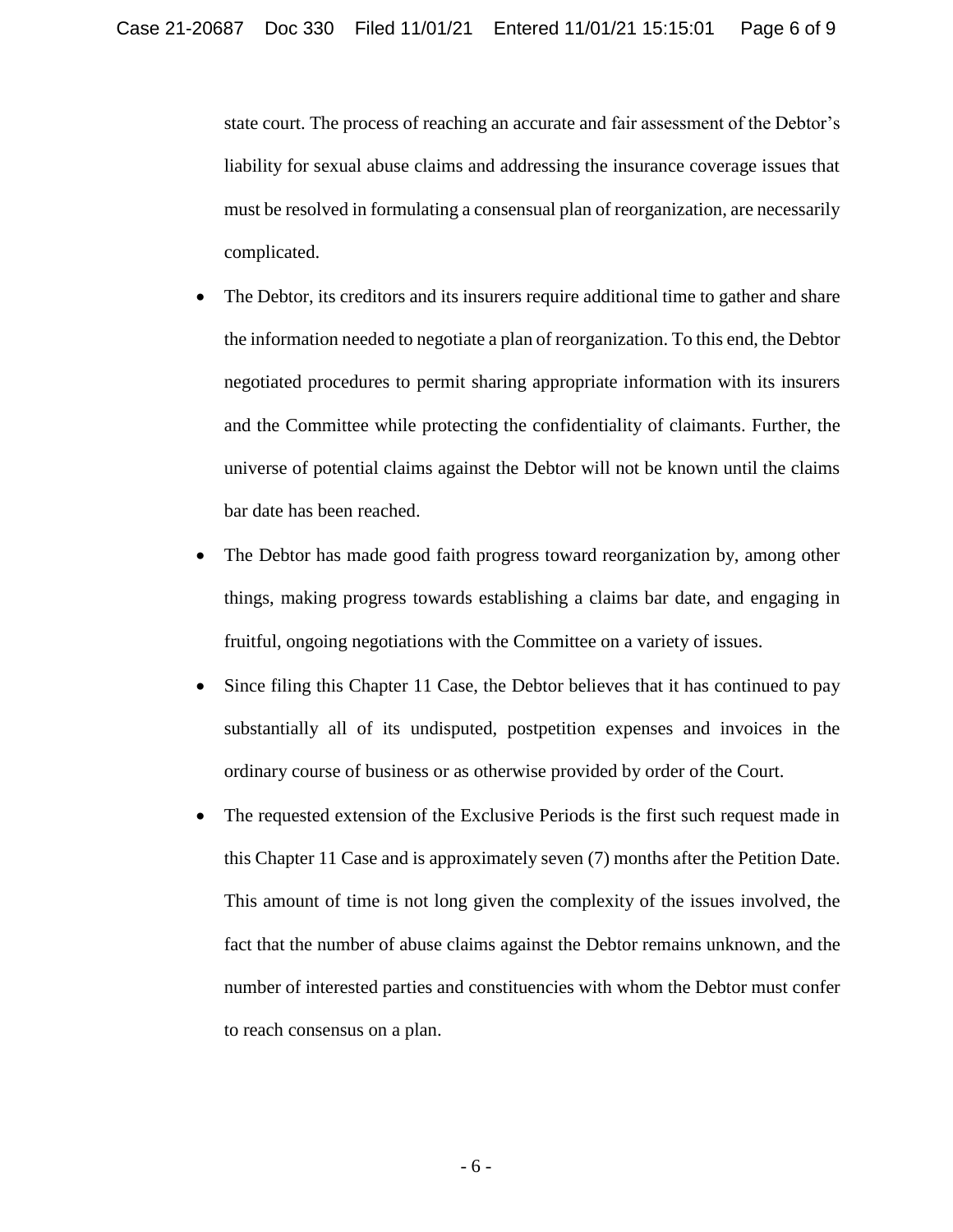- The Debtor is not seeking an extension of the Exclusive Periods to pressure or prejudice any of its stakeholders. Rather, the Debtor is seeking an extension of the Exclusive Periods to preserve and build upon the progress made to date by securing adequate time to develop a plan of reorganization. The Debtor's efforts towards reaching a global settlement with its insurers and claimants will benefit, not prejudice, its creditors.
- Understanding the universe of claims against the Debtor is a critical condition precedent to identifying the universe of claims asserted against the Debtor. In particular, the amount of such claims—and other details, such as when such claims allege that abuse occurred—will be critical in advancing discussions with the Debtor's coverage providers and insurers towards a global resolution of this Chapter 11 Case. Until the claims bar date is reached, the potential claims outstanding against the Debtor remain a significant unresolved contingency.

15. The relevant factors described above support the Debtor's requested extension of the Exclusive Periods. Extending the Exclusive Periods by one hundred twenty (120) days will ensure that the Debtor and its creditors are able to capitalize on the progress they have made to date in this chapter 11 case. Further, the requested extension is well within the range of similar relief granted by courts under similar circumstances. *See, e.g., In re Grupo Aeroméxico*, S.A.B. de C.V., No. 20-11563 (SCC) (Bankr. S.D.N.Y. October 26, 2020) [D.I. 577] (granting an initial extension of the debtors' exclusive periods by 120 days); *In re Purdue Pharma L.P.,* No. 19-23649 (RDD) (Bankr. S.D.N.Y. Jan. 28, 2020) [D.I. 782] (granting an initial extension of the debtors' exclusive periods by 180 days); I*n re Windstream Holdings, Inc.*, No. 19-22312 (RDD) (Bankr. S.D.N.Y. June 20, 2019) [D.I. 699] (same); *In re NII Holdings, Inc*., No. 14-12611 (SCC) (Bankr.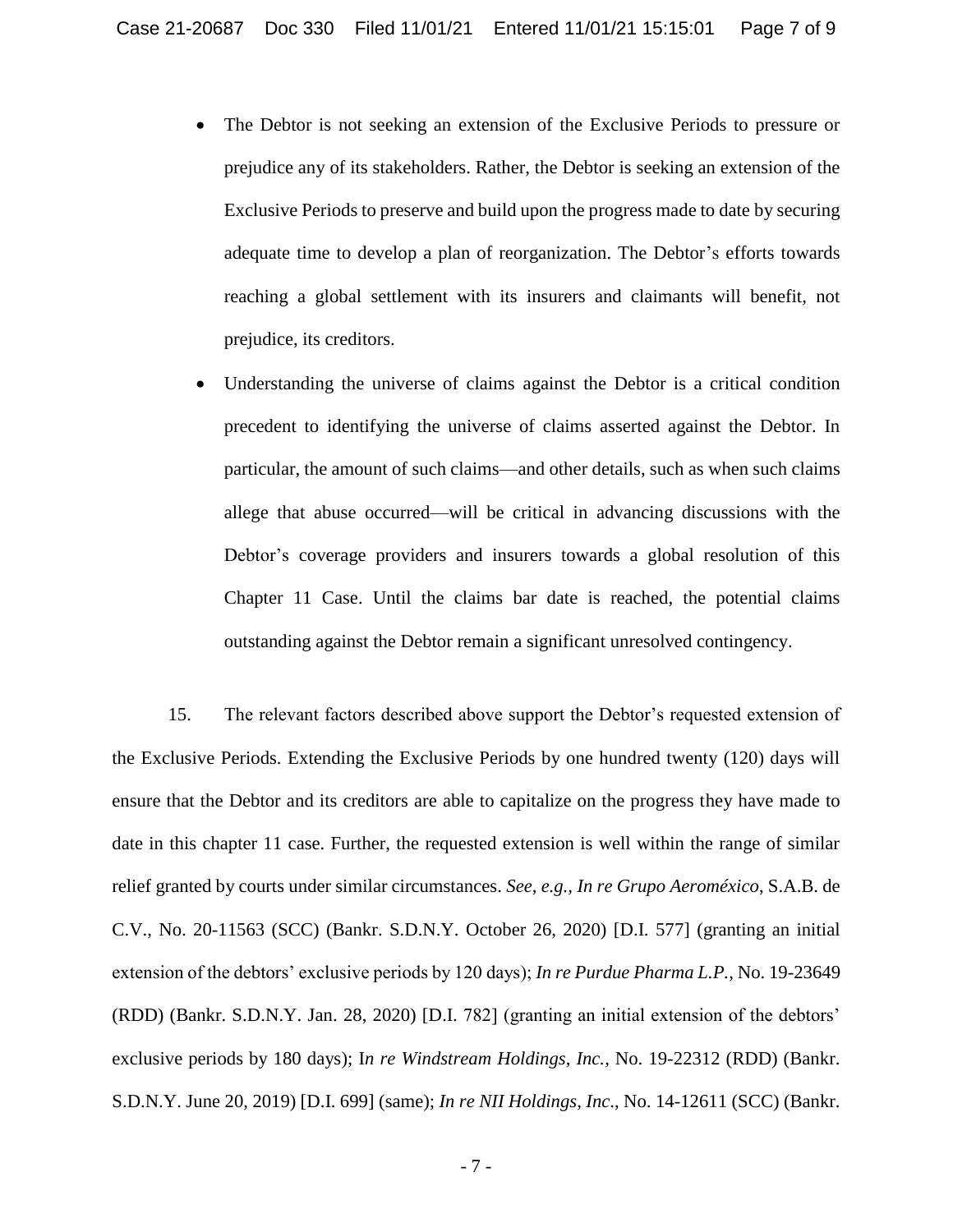S.D.N.Y. January 12, 2015) [D.I. 375] (granting an initial extension of the debtors' exclusive periods by 90 days).

16. Based on the foregoing, the Debtor respectfully submits that cause exists to extend the Debtor's Exclusivity Periods pursuant to section 1121(d) of the Bankruptcy Code.

## **NOTICE**

17. Notice of this Motion will be provided to (a) the Office of the United States Trustee; (b) counsel to the Committee; (c) Scott Rosen, Esq., Cohn Birnbaum & Shea, P.C., counsel to People's United Bank, N.A.; (d) the Internal Revenue Service; (e) the United States Attorney's Office for the District of Connecticut; and (f) any other party that has requested service pursuant to Bankruptcy Rule 2002 as of the time of service.

18. The Debtors respectfully submit that such notice is sufficient and that no further notice of this Motion is required.

## **NO PRIOR REQUEST**

19. No prior request for the relief sought in this herein has been made to this Court or any other court.

## intentionally omitted]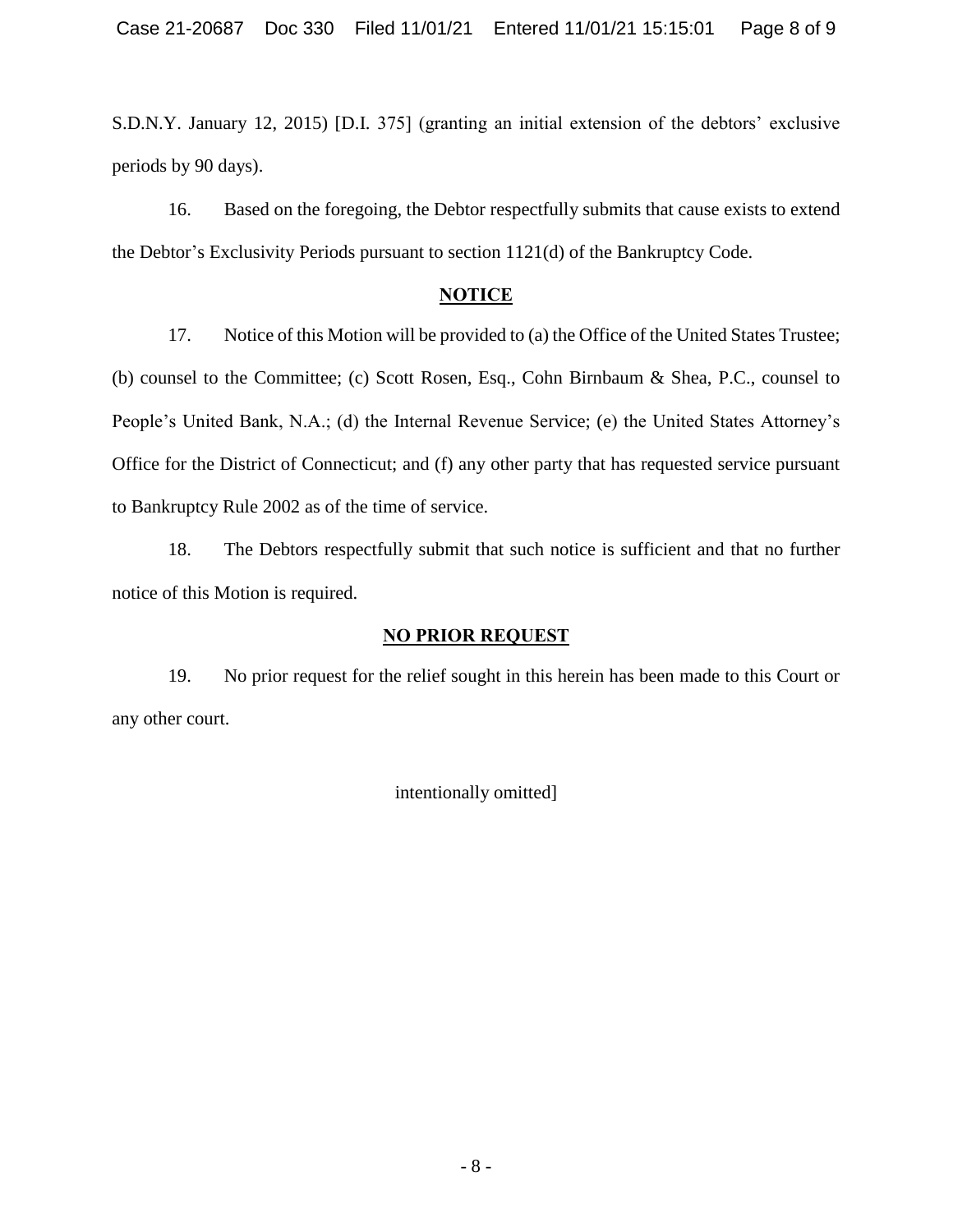**WHEREFORE**, the Debtor respectfully requests that the Court enter the proposed order

substantially in the form attached hereto, granting the relief requested in the Motion and such other

and further relief as may be just and proper.

Dated: Hartford, CT November 1, 2021

*/s/Patrick M. Birney\_\_\_\_\_\_\_\_\_\_\_\_\_\_\_\_\_\_* 

Patrick M. Birney (CT No. 19875) Andrew A. DePeau (CT No. 30051) Annecca H. Smith (admitted *pro hac vice*) **ROBINSON & COLE LLP** 280 Trumbull Street Hartford, CT 06103 Telephone: (860) 275-8275 Facsimile: (860) 275-8299 E-mail: pbirney@rc.com adepeau@rc.com asmith@rc.com

-and-

Louis T. DeLucia (admitted *pro hac vice*) Alyson M. Fiedler (admitted *pro hac vice*) **ICE MILLER LLP** 1500 Broadway, 29th Floor New York, NY 10036 Telephone: (212) 824-4940 Facsimile: (212) 824-4982 E-mail: louis.delucia@icemiller.com alyson.fiedler@icemiller.com

*Counsel to the Debtor and Debtor-in-Possession*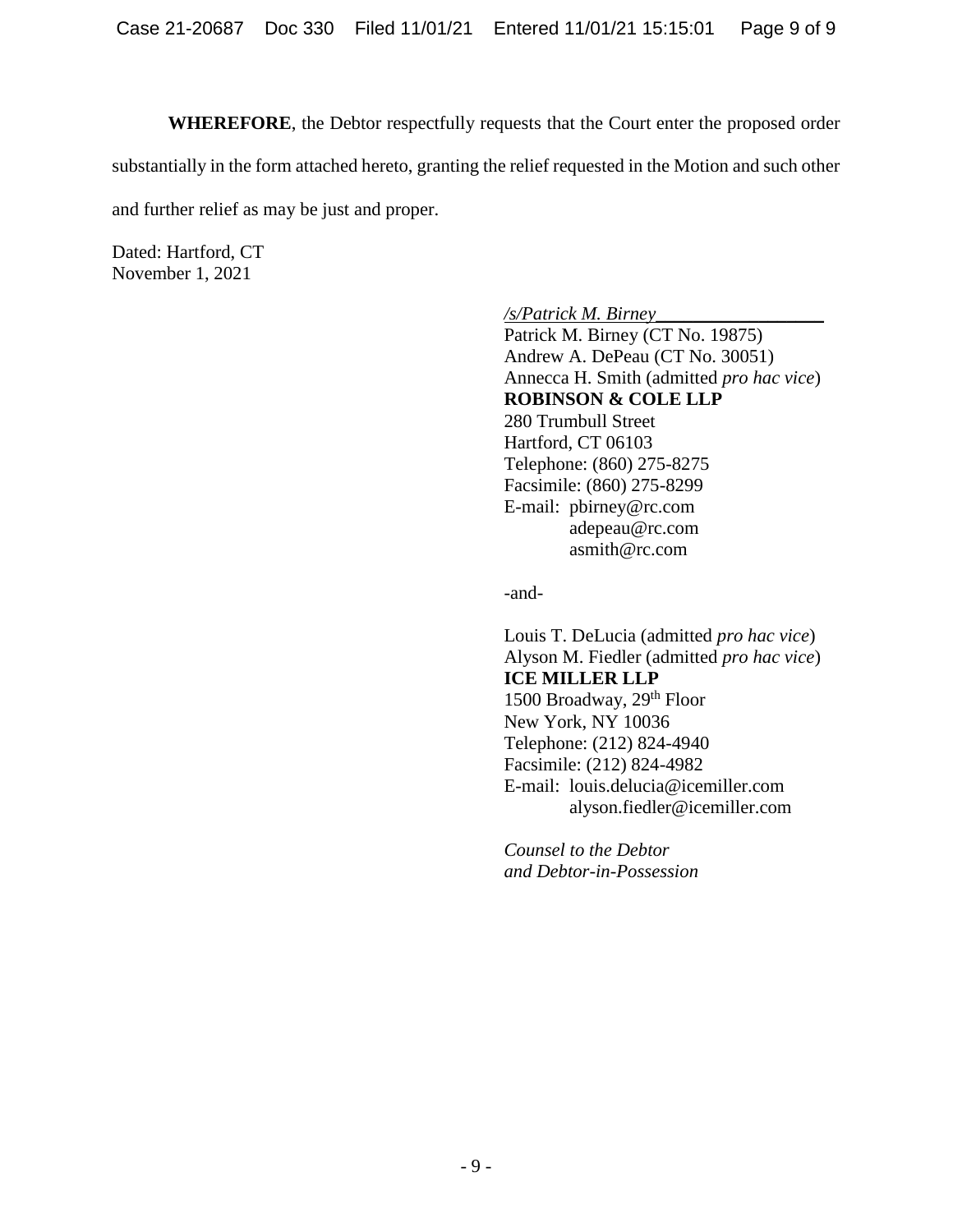# **Exhibit A**

**Proposed Order**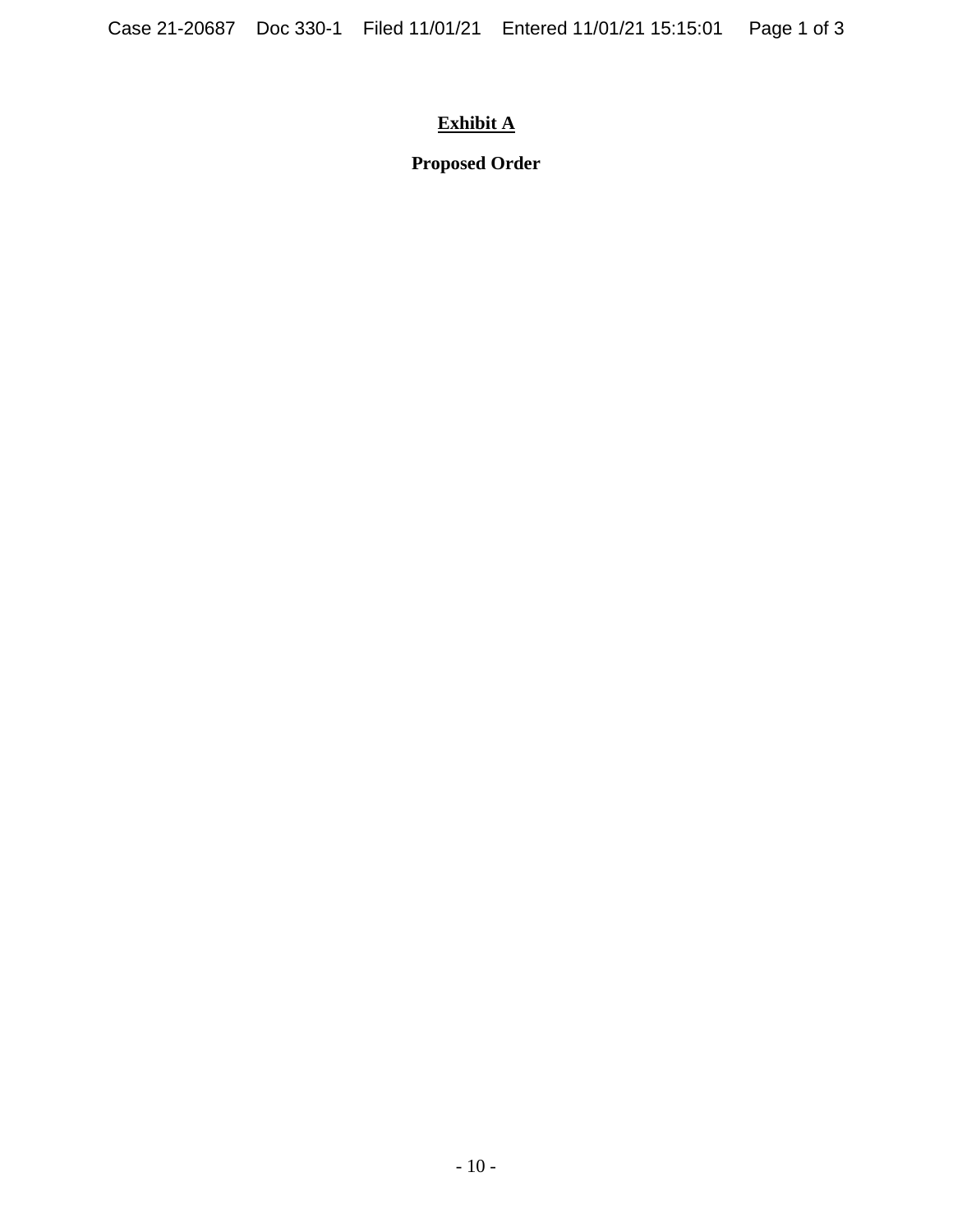### **UNITED STATES BANKRUPTCY COURT DISTRICT OF CONNECTICUT HARTFORD DIVISION**

In re:

 $\overline{a}$ 

#### THE NORWICH ROMAN CATHOLIC DIOCESAN CORPORATION,<sup>1</sup>

Chapter 11

Case No: 21-20687 (JJT)

Debtor.

## **ORDER EXTENDING EXCLUSIVE PERIODS FOR THE FILING AND SOLICITATION OF ACCEPTANCE OF A CHAPTER 11 PLAN**

Upon the motion (the "Motion") of the Debtor for entry of an order, pursuant to Bankruptcy Code section 1121(d), extending the Debtor's exclusive periods in which to file a chapter 11 plan (the "Exclusive Filing Period") and solicit acceptances thereof (the "Exclusive Solicitation Period" and together with the Exclusive Filing Period, the "Exclusive Periods"); and the Court having reviewed the Motion; and the Court having jurisdiction over this matter pursuant to 28 U.S.C. 157 and §§ 1334(b); and the Court having found that this matter is a core proceeding pursuant to 28 U.S.C. § 157(b)(2); and the Court having found that venue of this proceeding and the Motion in this District is proper pursuant to 28 U.S.C. §§ 1408 and 1409; and it appearing that proper and adequate notice of the Motion has been given, under the circumstances, and that no other or further notice is necessary; and upon the record herein; and after due deliberation thereon; and good and sufficient cause appearing therefore, it is hereby

ORDERED, ADJUDGED, AND DECREED THAT:

<sup>&</sup>lt;sup>1</sup> The Debtor in this chapter 11 case is The Norwich Roman Catholic Diocesan Corporation,  $a/k/a$  The Roman Catholic Diocese of Norwich. The last four digits of the Debtor's federal tax identification number are 7373.